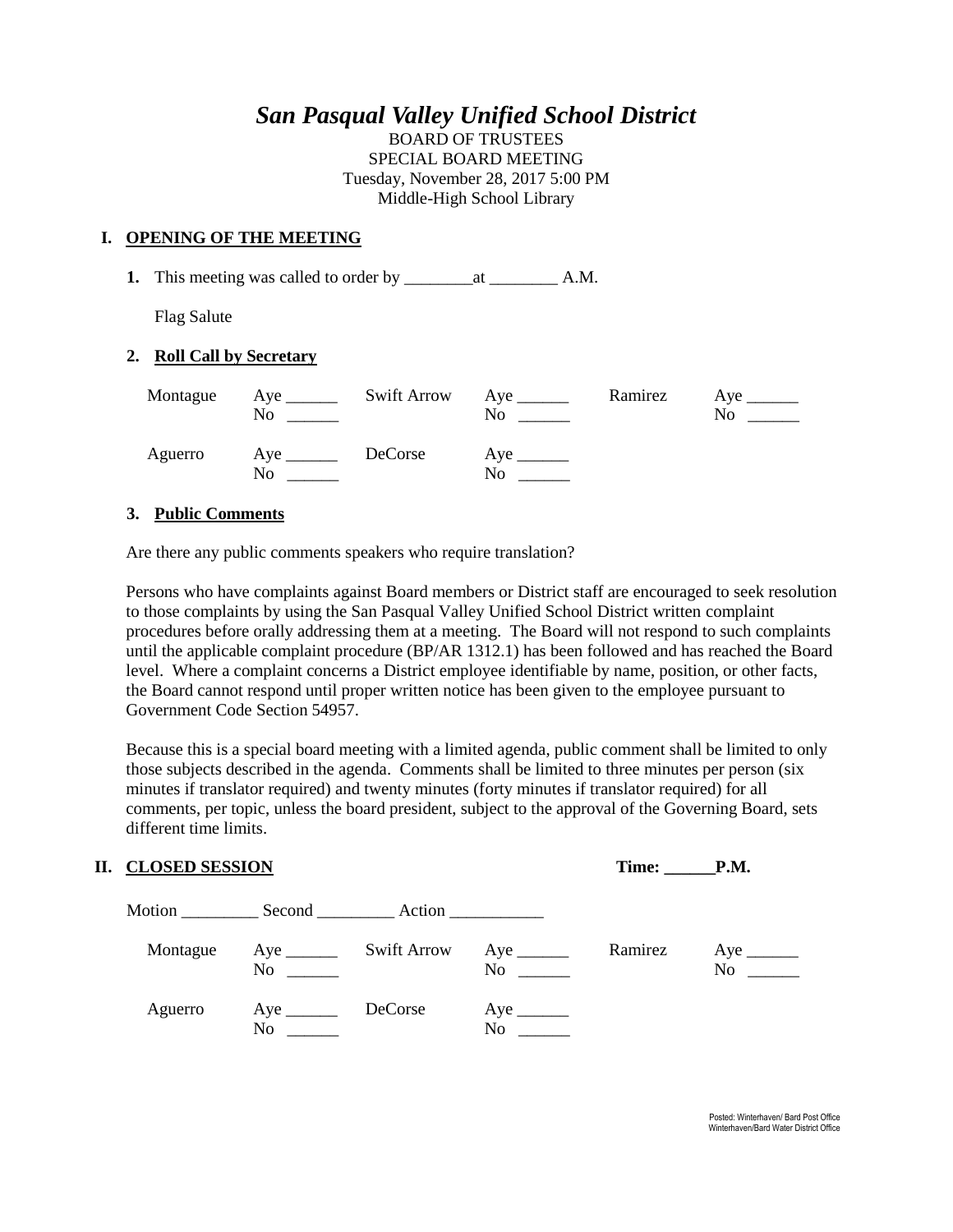# 1. STUDENT MATTERS - Pursuant to Education Code 48918

|    |                                                                                  |                                  | a. Expulsion Hearing Student Id# TH600688                             |                         |         |                                                                                                   |
|----|----------------------------------------------------------------------------------|----------------------------------|-----------------------------------------------------------------------|-------------------------|---------|---------------------------------------------------------------------------------------------------|
|    |                                                                                  |                                  |                                                                       |                         |         |                                                                                                   |
|    | Montague                                                                         | $No \ \_$                        |                                                                       | No $\qquad$             | Ramirez | $No \ \_$                                                                                         |
|    |                                                                                  | Aguerro Aye DeCorse<br>$No \ \_$ |                                                                       | $Aye$ <sub>______</sub> |         |                                                                                                   |
|    | Decision:                                                                        |                                  |                                                                       |                         |         |                                                                                                   |
|    |                                                                                  |                                  |                                                                       |                         |         |                                                                                                   |
| Ш. | <b>RECONVENE</b>                                                                 |                                  |                                                                       |                         |         |                                                                                                   |
|    |                                                                                  |                                  |                                                                       |                         |         |                                                                                                   |
|    |                                                                                  | $No \ \_$                        | Montague Aye _________ Swift Arrow Aye _______                        | $No \ \_$               |         | Ramirez Aye<br>$No \ \_$                                                                          |
|    |                                                                                  | $No \ \_$                        | Aguerro Aye DeCorse Aye ________                                      |                         |         |                                                                                                   |
|    |                                                                                  |                                  | Report to the Public on any reportable action taken in Closed Session |                         |         |                                                                                                   |
|    |                                                                                  |                                  |                                                                       |                         |         |                                                                                                   |
|    | IV. INFORMATION ITEMS<br><b>Transportation Update</b><br>1.<br>2. Donation of TV |                                  |                                                                       |                         |         |                                                                                                   |
| V. | <b>NEW BUSINESS</b>                                                              |                                  |                                                                       |                         |         |                                                                                                   |
|    | 1.<br><b>Valley Unified District</b>                                             |                                  |                                                                       |                         |         | Contract for Professional Consulting Services between Caldwell Flores Winters and the San Pasqual |
|    | Motion                                                                           | Second                           | Action                                                                |                         |         |                                                                                                   |

| $\cdots$ | $\sim$                           |                    | $\lambda$             |         |            |
|----------|----------------------------------|--------------------|-----------------------|---------|------------|
| Montague | No.                              | <b>Swift Arrow</b> | N <sub>0</sub>        | Ramirez | Aye<br>No. |
| Aguerro  | $Aye$ <sub>________</sub><br>No. | DeCorse            | Aye<br>N <sub>0</sub> |         |            |

Posted: Winterhaven/ Bard Post Office<br>Winterhaven/Bard Water District Office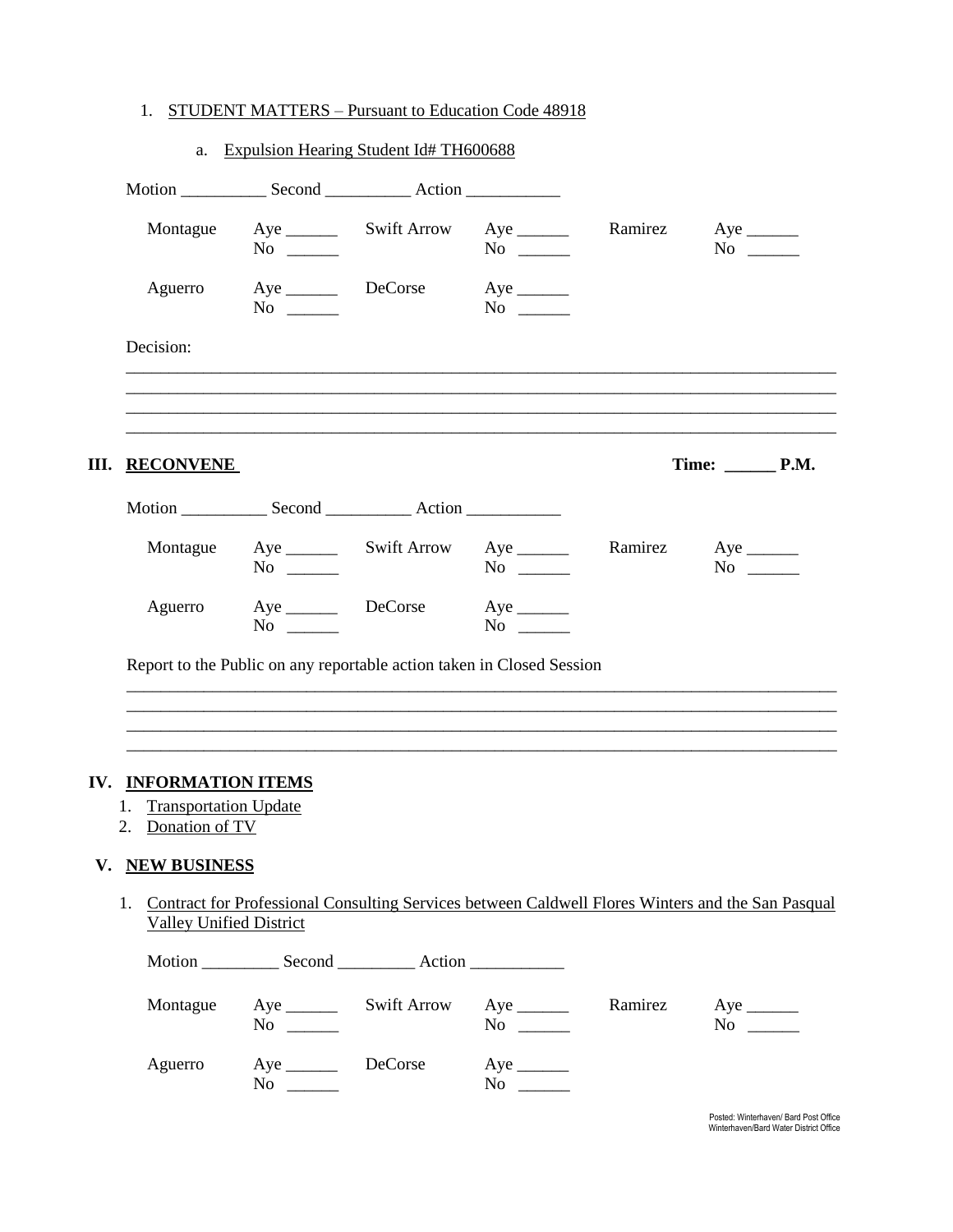| Montague |                                       | $No \ \_$                           |                                                                                  | $No \ \_$                                                                     | Ramirez | $No \ \_$                            |
|----------|---------------------------------------|-------------------------------------|----------------------------------------------------------------------------------|-------------------------------------------------------------------------------|---------|--------------------------------------|
| Aguerro  |                                       | Aye DeCorse<br>$No \ \_$            |                                                                                  | $Aye$ <sub>______</sub><br>$No \ \_$                                          |         |                                      |
|          | VI. SECOND CLOSED SESSION             |                                     |                                                                                  |                                                                               |         | Time: <b>P.M.</b>                    |
|          |                                       |                                     | Motion ________________ Second _______________ Action __________________________ |                                                                               |         |                                      |
| Montague |                                       | $No \ \_$                           |                                                                                  | $No \ \_$                                                                     | Ramirez | $Aye$ <sub>______</sub><br>$No \ \_$ |
| Aguerro  |                                       | Aye __________ DeCorse<br>$No \ \_$ |                                                                                  |                                                                               |         |                                      |
|          |                                       |                                     |                                                                                  | 1. CONFERENCE WITH LABOR NEGOTIATOR (Superintendent) - Pursuant to Government |         |                                      |
|          | Code 54957.6<br>a. Negotiation Update |                                     |                                                                                  |                                                                               |         |                                      |
|          |                                       |                                     |                                                                                  |                                                                               |         |                                      |
|          |                                       |                                     |                                                                                  |                                                                               | Ramirez | $Aye$ <sub>________</sub>            |
| Montague |                                       | $No \ \_$                           |                                                                                  | $No \ \_$                                                                     |         | No $\qquad$                          |
| Aguerro  |                                       | Aye DeCorse<br>$No \ \_$            |                                                                                  | $Aye$ <sub>______</sub><br>$No \ \_$                                          |         |                                      |